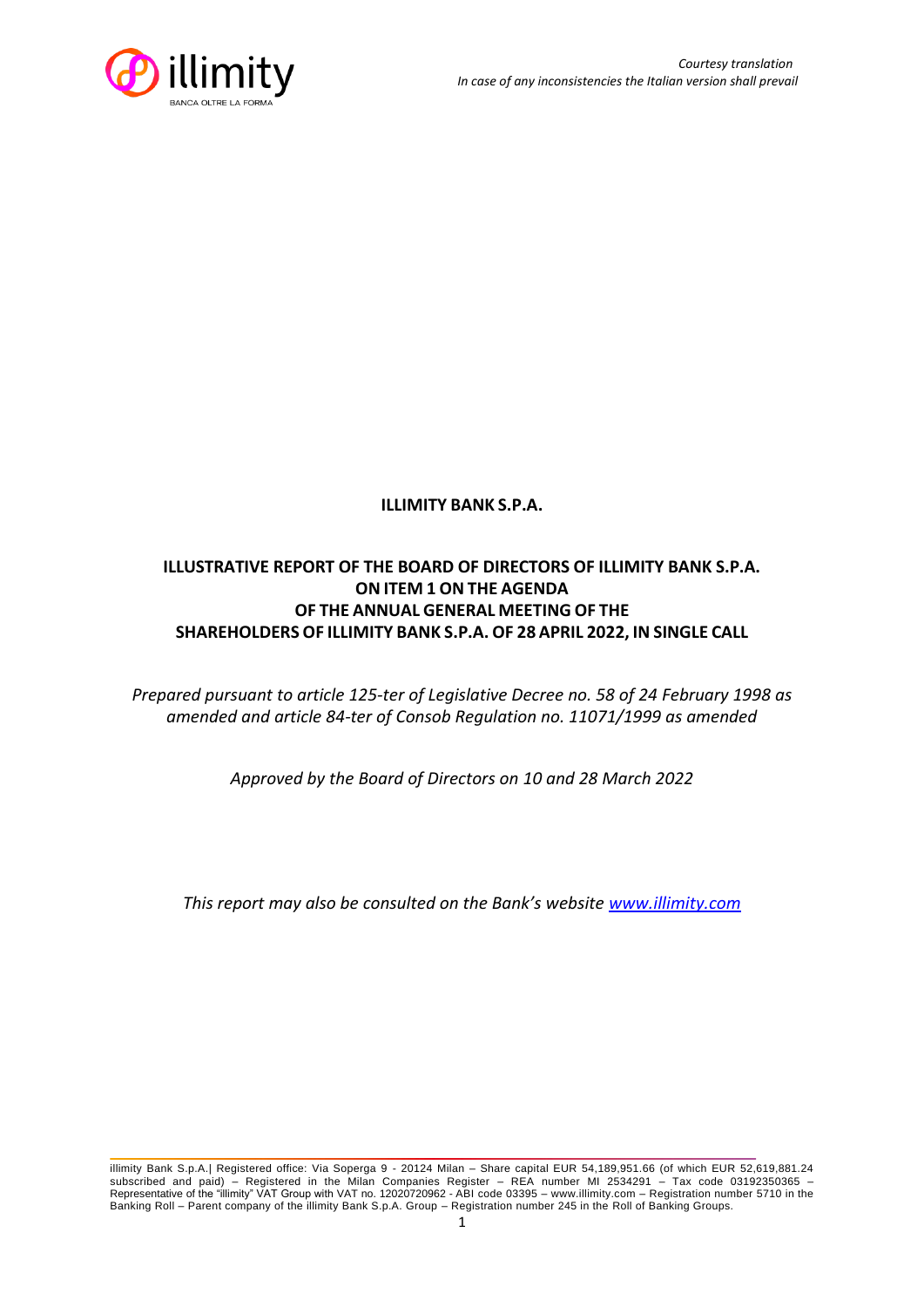

#### Shareholders,

You are called to attend the Annual General Meeting at 1:00 p.m. CET on 28 April 2022 in single call, to discuss and adopt resolutions on the following agenda:

- 1. **The annual financial statements of illimity Bank S.p.A. at 31 December 2021. Presentation of the consolidated financial statements at 31 December 2021. Presentation of the Consolidated Non-Financial Statement at 31 December 2021. Resolutions pertaining thereto and resulting therefrom**.
- 2. [*OMISSIS*]
- 3. [*OMISSIS*]
- 4. [*OMISSIS*]
- 5. [*OMISSIS*]
- 6. [*OMISSIS*]

This illustrative report has accordingly been prepared pursuant to article 125-*ter* of Legislative Decree no. 58 of 24 February 1998 as amended (the "**TUF**") and article 84-*ter* of Consob Regulation no. 11071/1999 as amended (the "**Issuers' Regulation**") and provides a description of item 1 on the agenda of the Ordinary Shareholders' Meeting, as well as the relative draft resolutions that you are called to adopt.

illimity Bank S.p.A.| Registered office: Via Soperga 9 - 20124 Milan – Share capital EUR 54,189,951.66 (of which EUR 52,619,881.24 subscribed and paid) – Registered in the Milan Companies Register – REA number MI 2534291 – Tax code 03192350365 – Representative of the "illimity" VAT Group with VAT no. 12020720962 - ABI code 03395 – [www.illimity.com](http://www.illimity.com/) – Registration number 5710 in the Banking Roll – Parent company of the illimity Bank S.p.A. Group – Registration number 245 in the Roll of Banking Groups.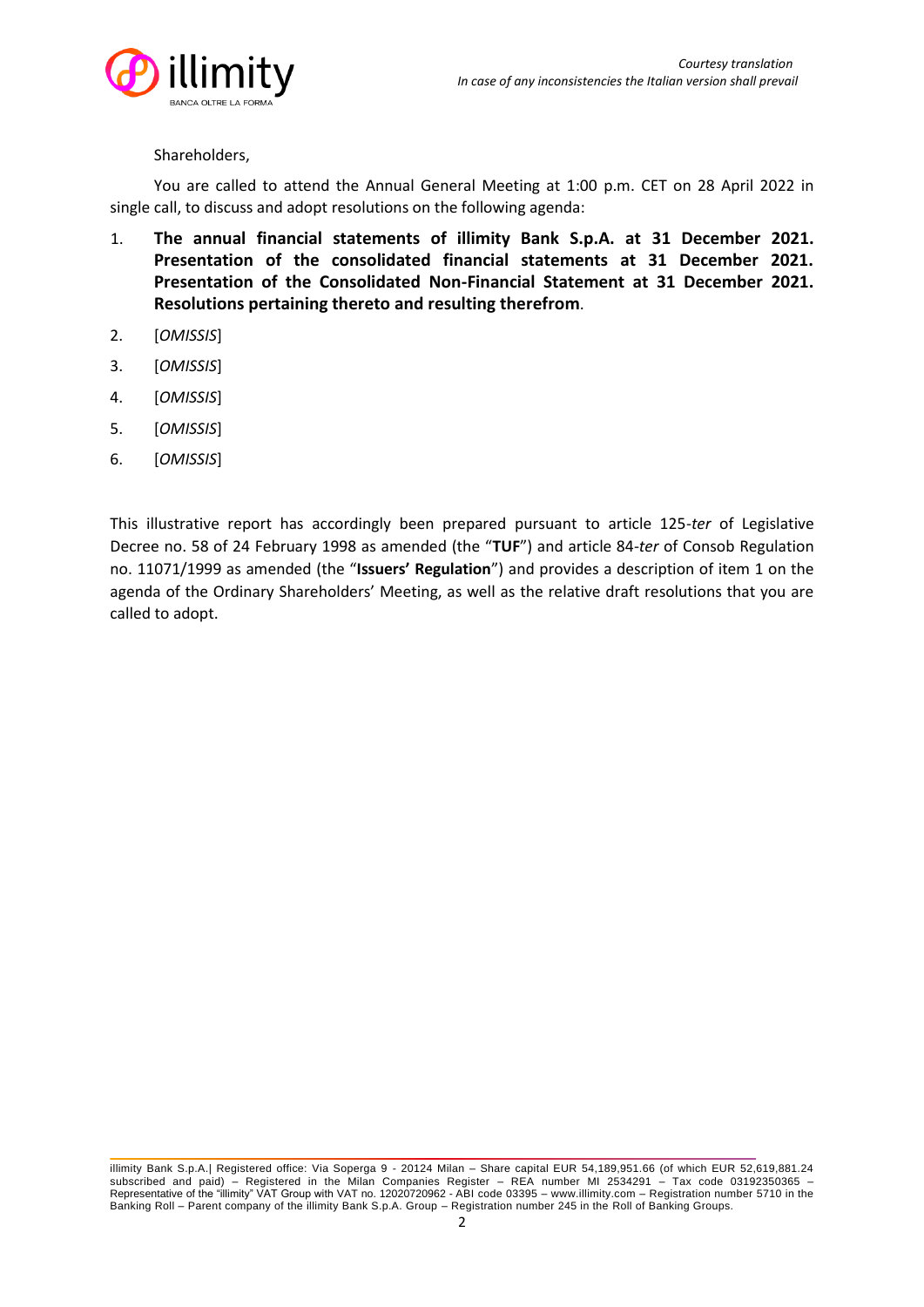

### Shareholders,

You are called to attend an Ordinary General Shareholders' Meeting held to approve, among other things, the financial statements of illimity Bank S.p.A. ("**illimity**" or the "**Bank**") for the year ended 31 December 2021 which closed with a net profit of EUR 69,123,030.49.

Reference should be made to the draft annual financial statements for 2021 approved by the Board of Directors on 10 March 2022 for the detailed contents, and in particular the matters included in the Report on Operations prepared by illimity's Board of Directors, in the Report of the Board of Statutory Auditors and in the Report of the Independent Auditors KPMG S.p.A., which will be made fully available to the public within the time periods and by the means established by law at the Company's registered office and on its website [\(www.illimity.com\)](http://www.illimity.com/) under the section

[https://www.illimity.com/en/governance/shareholders-](https://www.illimity.com/en/governance/shareholders)meetings-and-bod-meetings.

The Shareholders' Meeting will also be presented with the illimity Group's consolidated financial statements for the year ended 31 December 2021, which closed with a total net profit of EUR 65.6 million.

Lastly, the Shareholders' Meeting will be presented with the Consolidated Non-Financial Statement for 2021 (the 2021 Sustainability Report) prepared pursuant to Legislative Decree no. 254/2016.

The consolidated financial statements, the Consolidated Non-Financial Statement and the other documents pursuant to article 154-*ter*, paragraph 1 of the TUF, as well as the annual report on corporate governance and ownership structure for 2021, will be made available to the public by the same means and within the same time periods described above.

\* \* \*

The Board of Directors accordingly submits the following proposed resolution to the Shareholders' Meeting.

#### **PROPOSAL**

*"The Ordinary Shareholders' Meeting of illimity Bank S.p.A. ("illimity" or the "Bank"),*

- *having examined the draft annual financial statements of the Bank for the year ended 31 December 2021, accompanied by the annexes and documentation required by law, and having assessed the consolidated financial statements of the Group at 31 December 2021;*
- *having examined the results of said draft annual financial statements, which closed with a net profit of EUR 69,123,030.49;*
- *given the Report on Operations at 31 December 2021 prepared by the Board of Directors;*
- *acknowledging the respective reports drawn up by the Board of Statutory Auditors and by the Independent Auditors KPMG S.p.A.,*

### *RESOLVES*

• *to approve the annual financial statements of illimity Bank S.p.A., accompanied by the Report on Operations at 31 December 2021 prepared by the Board of Directors, which closed with a net profit of EUR 69,123,030.49."*

illimity Bank S.p.A.| Registered office: Via Soperga 9 - 20124 Milan – Share capital EUR 54,189,951.66 (of which EUR 52,619,881.24 subscribed and paid) – Registered in the Milan Companies Register – REA number MI 2534291 – Tax code 03192350365 Representative of the "illimity" VAT Group with VAT no. 12020720962 - ABI code 03395 – [www.illimity.com](http://www.illimity.com/) – Registration number 5710 in the Banking Roll – Parent company of the illimity Bank S.p.A. Group – Registration number 245 in the Roll of Banking Groups.